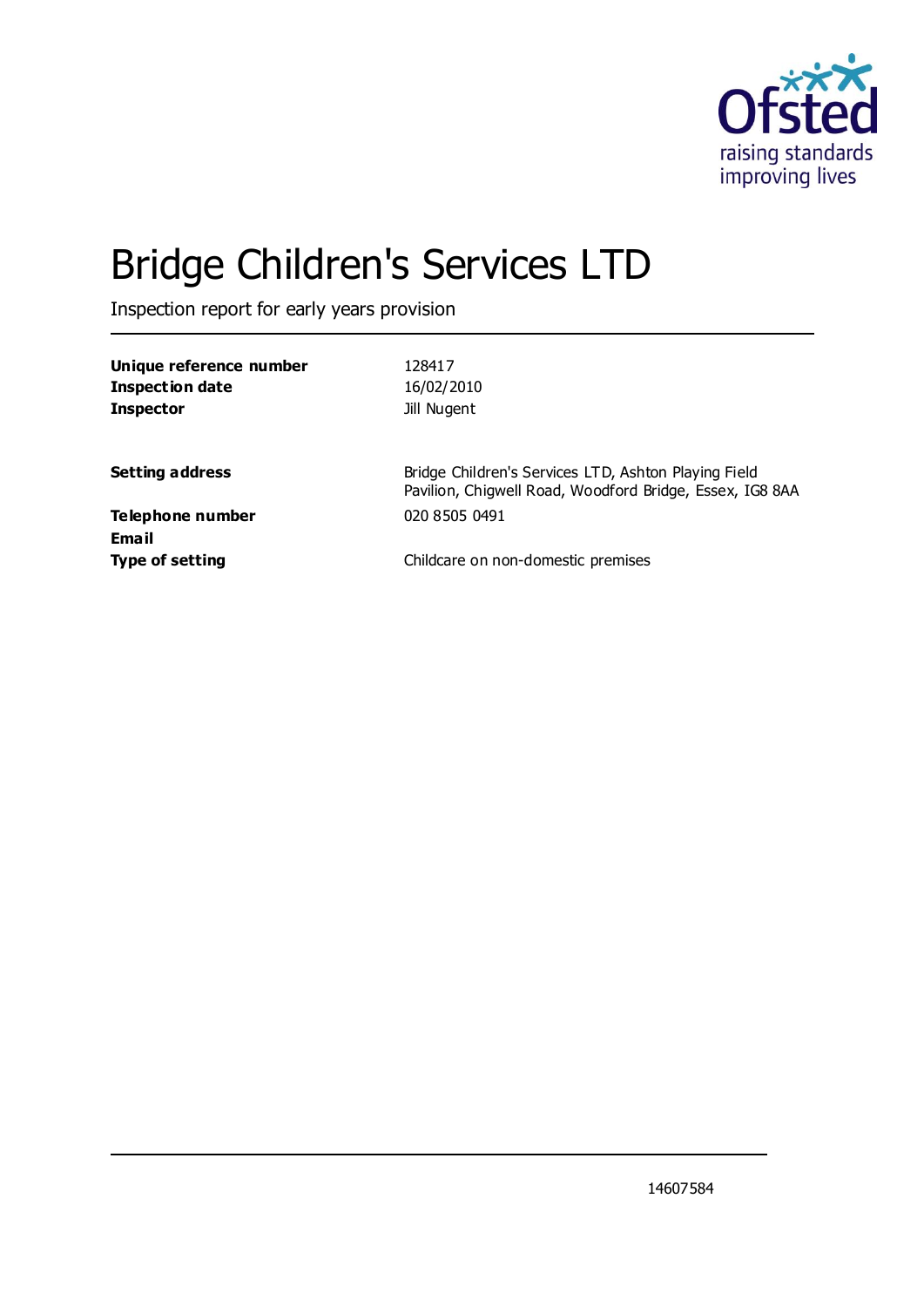The Office for Standards in Education, Children's Services and Skills (Ofsted) regulates and inspects to achieve excellence in the care of children and young people, and in education and skills for learners of all ages. It regulates and inspects childcare and children's social care, and inspects the Children and Family Court Advisory Support Service (Cafcass), schools, colleges, initial teacher training, work-based learning and skills training, adult and community learning, and education and training in prisons and other secure establishments. It rates council children's services, and inspects services for looked after children, safeguarding and child protection.

If you would like a copy of this document in a different format, such as large print or Braille, please telephone 0300 123 1231, or email enquiries@ofsted.gov.uk.

You may copy all or parts of this document for non-commercial educational purposes, as long as you give details of the source and date of publication and do not alter the information in any way.

Royal Exchange Buildings St Ann's Square Manchester M2 7LA

T: 0300 123 1231 Textphone: 0161 618 8524 E: enquiries@ofsted.gov.uk W: [www.ofsted.gov.uk](http://www.ofsted.gov.uk/)

© Crown copyright 2009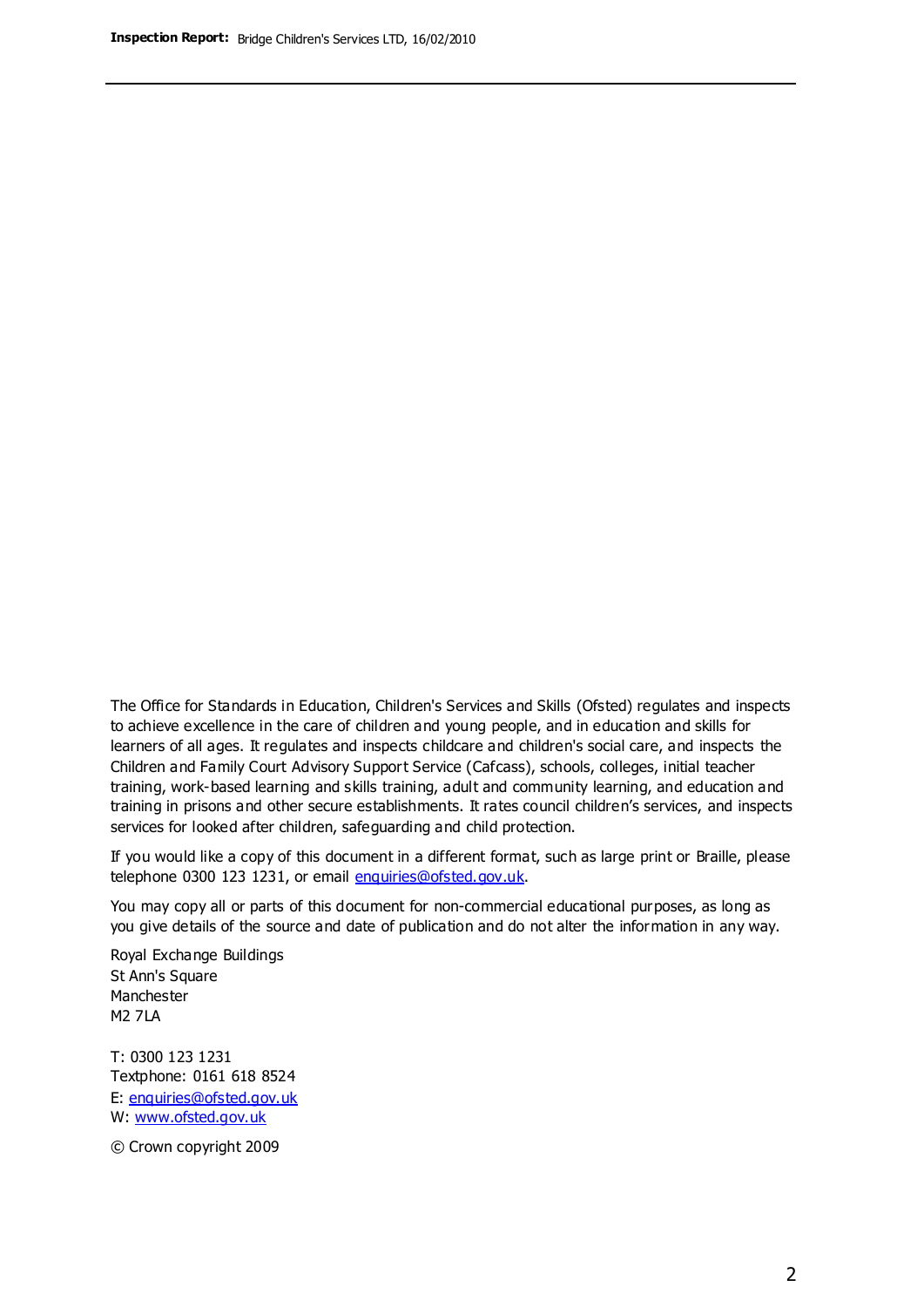## **Introduction**

This inspection was carried out by Ofsted under Sections 49 and 50 of the Childcare Act 2006 on the quality and standards of the registered early years provision. 'Early years provision' refers to provision regulated by Ofsted for children from birth to 31 August following their fifth birthday (the early years age group). The registered person must ensure that this provision complies with the statutory framework for children's learning, development and welfare, known as the *Early* Years Foundation Stage.

The provider must provide a copy of this report to all parents with children at the setting where reasonably practicable. The provider must provide a copy of the report to any other person who asks for one, but may charge a fee for this service (The Childcare (Inspection) Regulations 2008 regulations 9 and 10).

Children only attend this setting before and/or after the school day and/or during the school holidays. The judgements in this report reflect the quality of early years provision offered to children during those periods.

The setting also makes provision for children older than the early years age group which is registered on the voluntary and/or compulsory part(s) of the Childcare Register. This report does not include an evaluation of that provision, but a comment about compliance with the requirements of the Childcare Register is included in Annex B.

Please see our website for more information about each childcare provider. We publish inspection reports, conditions of registration and details of complaints we receive where we or the provider take action to meet the requirements of registration.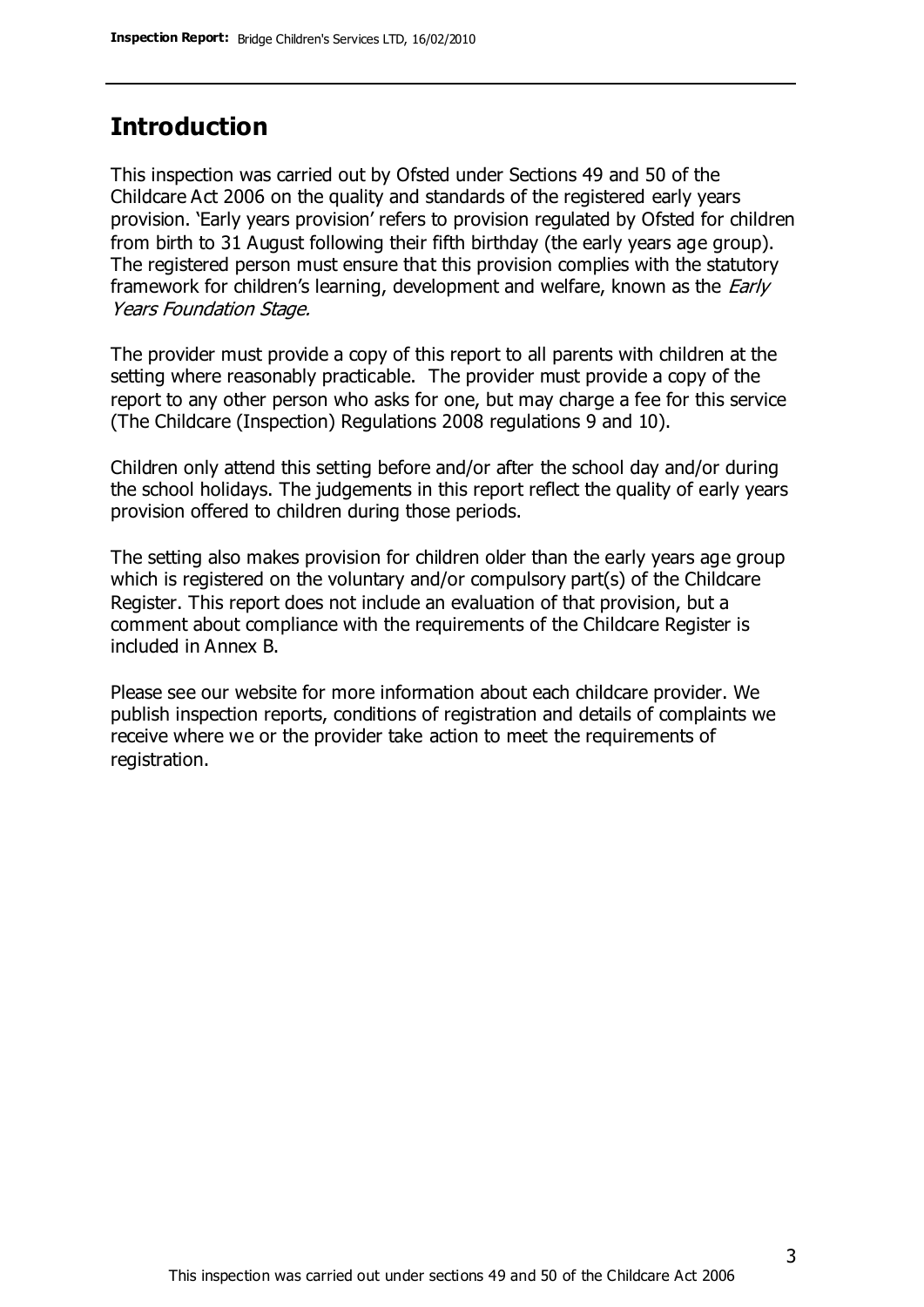## **Description of the setting**

Bridge Play Centre registered in 2000. It operates from a sports pavilion situated at Ashton playing fields in Woodford Bridge in the London Borough of Redbridge. Access to the building is at ground level directly from the car park. The provision is open every weekday during term time from 3.15pm until 6.15pm and from 8.00am until 6.15pm during school holidays. Children have use of a large indoor play area, two small play rooms and a secure outdoor play area.

The provision is registered on the Early Years Register and the compulsory and voluntary parts of the Childcare Register. A maximum of 20 children between the ages of four and eight years may attend the provision at any one time. Currently there is one child on roll in the early years age group. On the day of inspection at the holiday playscheme there were no children in the early years age group present.

The provision employs five members of staff, all of whom hold relevant qualifications. The setting supports children with special educational needs and those who speak English as an additional language.

## **The overall effectiveness of the early years provision**

Overall the quality of the provision is good.

Bridge play centre offers a stimulating play environment for children where they enjoy a variety of opportunities to explore creatively and develop new skills. A key strength of the provision is its inclusive approach and staff offer excellent support for children with special educational needs. They promote children's welfare effectively, working in liaison with parents to ensure that children's care and learning needs are met appropriately. The owner/manager encourages a reflective practice in order to work towards continually improving the outcomes for children.

## **What steps need to be taken to improve provision further?**

To further improve the early years provision the registered person should:

develop further the systems for monitoring and evaluation in order to continually drive and secure improvement for all children.

# **The effectiveness of leadership and management of the early years provision**

The setting's documentation provides a very good framework for staff's practice. All the required policies are in place and these include effective procedures to ensure that children are safeguarded whilst at the play provision. Staff know what to do if they have any concerns relating to child protection. The manager conducts thorough risk assessments of the premises, and play activities, and particular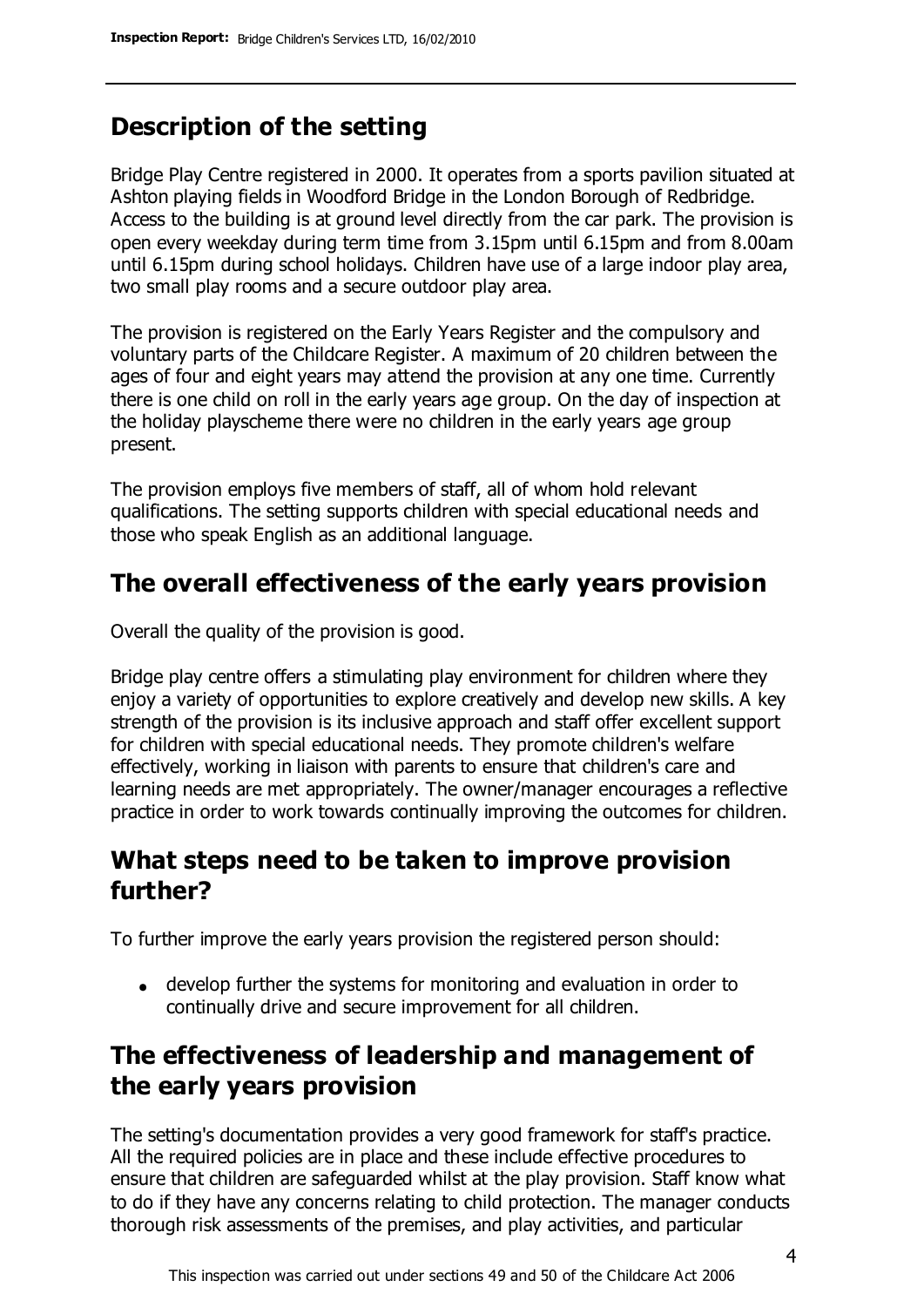attention is paid to assessing potential risks on outings. Staff implement health and safety guidelines appropriately, including the completion of daily safety checks. Children's medical and accident records are well maintained.

The manager uses the play space available in the premises to very good effect in promoting a child-led play provision. A wide range of play activities are on offer and these are suitable for children of different ages and abilities. Staff are deployed on a rota system during the holiday playschemes so good ratios of adults to children are maintained throughout the day. The resources are rotated to take account of children's choices and extra activities are organised by staff to enhance children's enjoyment. In this way children have opportunities for both active play and relaxation.

The manager is experienced in the care and education of children with special educational needs and is proactive in ensuring a wholly inclusive setting. Children with special needs are assessed individually to enable staff to meet their needs effectively and to minimise any impact on other children in the setting. As a result, all children benefit from the flexible approach adopted by staff and their attention to every child's well-being. Children learn about equality and diversity in a wider world through finding out about different cultures, and religions, and participating in community events.

The manager is committed to a close working partnership with parents in order to cater for the needs of individual children. A welcome pack includes useful information about the setting and extra information is displayed on the notice board, for example, details of the weekly planning. The early years coordinator shares her observations of children's play and development with parents to encourage them to become involved in their children's learning. Staff liaise closely with children's schools, for example, following up individual children's interests at the after school club. Parents are extremely satisfied with the care provided for their children.

The manager involves staff in the ongoing evaluation of the play provision and actively encourages their professional development through training. Since the previous inspection many staff have gained National Vocational Qualifications. Systems have been introduced to encourage staff to evaluate their practice and set relevant targets for the future, for example, a monthly evaluation of the daily activities and a whole provision quality assessment. Parents and children's views are taken into account in this process, for example, by encouraging them to take part in circle time discussions or add written comments to a compliments book. However, these systems are not yet fully established so that there is a consistent and responsive drive towards continual improvement for all children.

## **The quality and standards of the early years provision and outcomes for children**

Children enjoy selecting from the play activities on offer and become happily involved in their play. Staff involve children in the weekly planning enabling them to follow up their own interests. For example, children explore creative materials,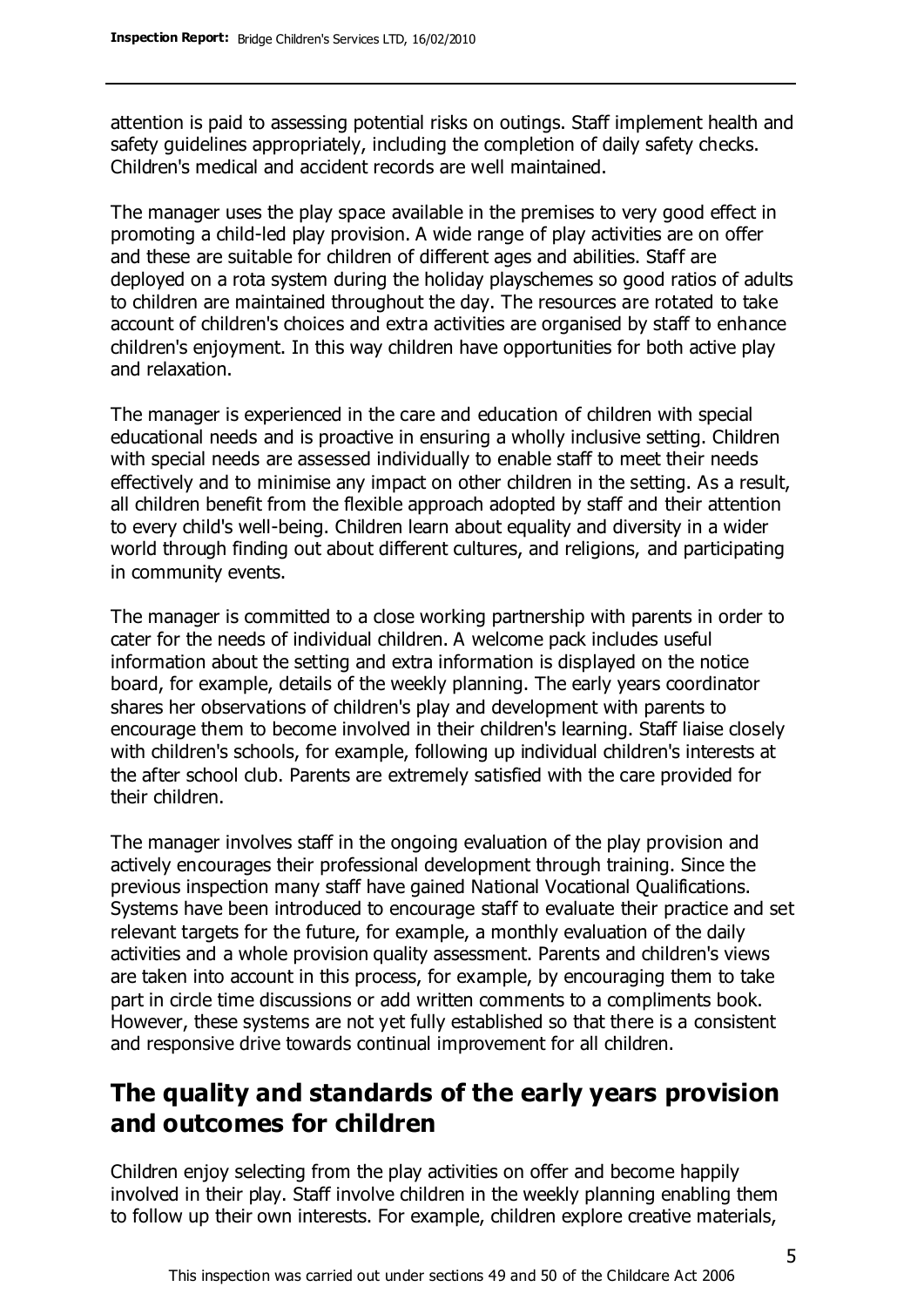play computer games and table tennis. They like to relax, for example, watching television, reading a book or playing the keyboard. Staff interact effectively with children, engaging them in conversation and joining in their play. They support children in their chosen activities, for example, helping them to cut out 'pancakes' and 'toppings' for role play. Children are encouraged to think critically and solve problems as they play games. They develop new skills when taking part in adultled activities, such as carving printing blocks or making papier-mâché models. In this way children are encouraged to be active and creative learners in a variety of play situations. They build close relationships with other children and adults, developing self-confidence and independence.

The system of observational assessment is adapted effectively for use in a play provision. It works extremely well in creating a visual picture of children's learning and development within a play environment. The early years coordinator collects and annotates photographs of children at play, showing how these play opportunities link to the six areas of learning. Children benefit from her use of these observations to highlight possible areas of development and to include these in the overall planning for the play provision. Consequently, children are encouraged to practise and develop particular skills, for example, using questioning more effectively or recognising patterns. Staff keep written diaries for children with special educational needs to ensure that their play and developmental needs are met on a daily basis. Children have good opportunities to take part in arts and crafts activities and especially enjoy role play. They can choose outdoor play activities in fine weather and, when the weather is inclement, have fun joining in action games indoors.

Children are encouraged to adopt healthy lifestyles and to be aware of how to keep themselves and others safe. There are various safety measures in place within the building to ensure that children keep safe whilst on the premises. Staff provide healthy snacks at teatime, including fresh fruit and vegetables. They liaise with parents regarding the contents of lunch boxes at the holiday playschemes, and offer advice about maintaining the quality of the food stored in the lunch bags. Children enjoy the social aspect of mealtimes, chatting in groups as they eat. Their behaviour is very good and they play harmoniously alongside others. Staff support children in solving disputes and taking turns. A buddy system is in use to help new children settle in to the provision. Consequently, children develop a real sense of belonging at the play centre, feeling valued and included as individuals.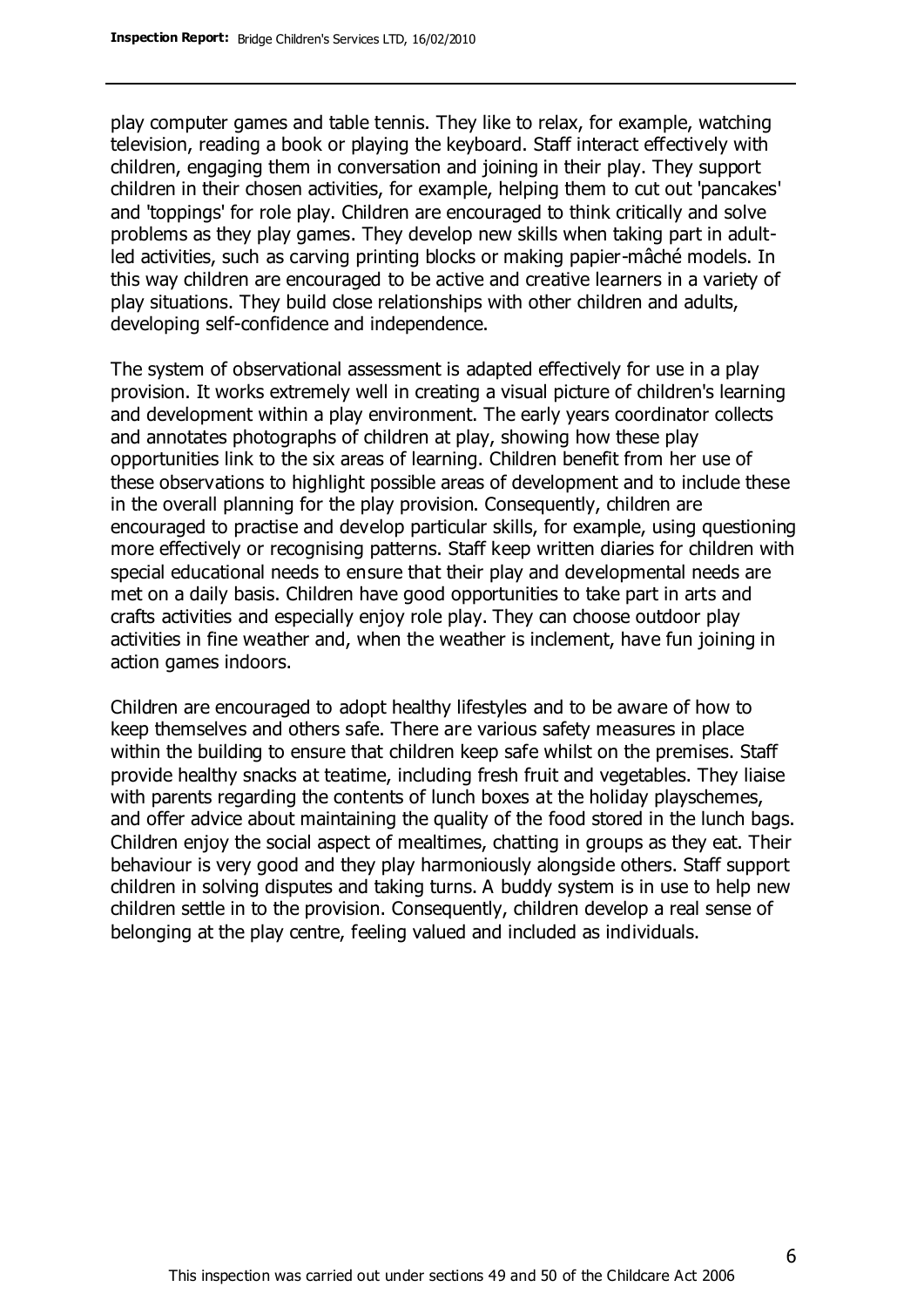# **Annex A: record of inspection judgements**

#### **The key inspection judgements and what they mean**

Grade 1 is Outstanding: this aspect of the provision is of exceptionally high quality Grade 2 is Good: this aspect of the provision is strong Grade 3 is Satisfactory: this aspect of the provision is sound Grade 4 is Inadequate: this aspect of the provision is not good enough

#### **The overall effectiveness of the early years provision**

| How well does the setting meet the needs of the<br>children in the Early Years Foundation Stage? |  |
|--------------------------------------------------------------------------------------------------|--|
| The capacity of the provision to maintain continuous                                             |  |
| improvement                                                                                      |  |

#### **The effectiveness of leadership and management of the early years provision**

| How effectively is the Early Years Foundation Stage led                                         |   |
|-------------------------------------------------------------------------------------------------|---|
| and managed?                                                                                    |   |
| The effectiveness of leadership and management in embedding<br>ambition and driving improvement |   |
| The effectiveness with which the setting deploys resources                                      |   |
| The effectiveness with which the setting promotes equality and                                  |   |
| diversity                                                                                       |   |
| The effectiveness of safeguarding                                                               | フ |
| The effectiveness of the setting's self-evaluation, including the                               |   |
| steps taken to promote improvement                                                              |   |
| The effectiveness of partnerships                                                               |   |
| The effectiveness of the setting's engagement with parents and                                  |   |
| carers                                                                                          |   |

#### **The quality of the provision in the Early Years Foundation Stage**

The quality of the provision in the Early Years Foundation Stage  $\vert$  2

### **Outcomes for children in the Early Years Foundation Stage**

| <b>Outcomes for children in the Early Years Foundation</b>    |  |
|---------------------------------------------------------------|--|
| <b>Stage</b>                                                  |  |
| The extent to which children achieve and enjoy their learning |  |
| The extent to which children feel safe                        |  |
| The extent to which children adopt healthy lifestyles         |  |
| The extent to which children make a positive contribution     |  |
| The extent to which children develop skills for the future    |  |

Any complaints about the inspection or report should be made following the procedures set out in the guidance available from Ofsted's website: www.ofsted.gov.uk